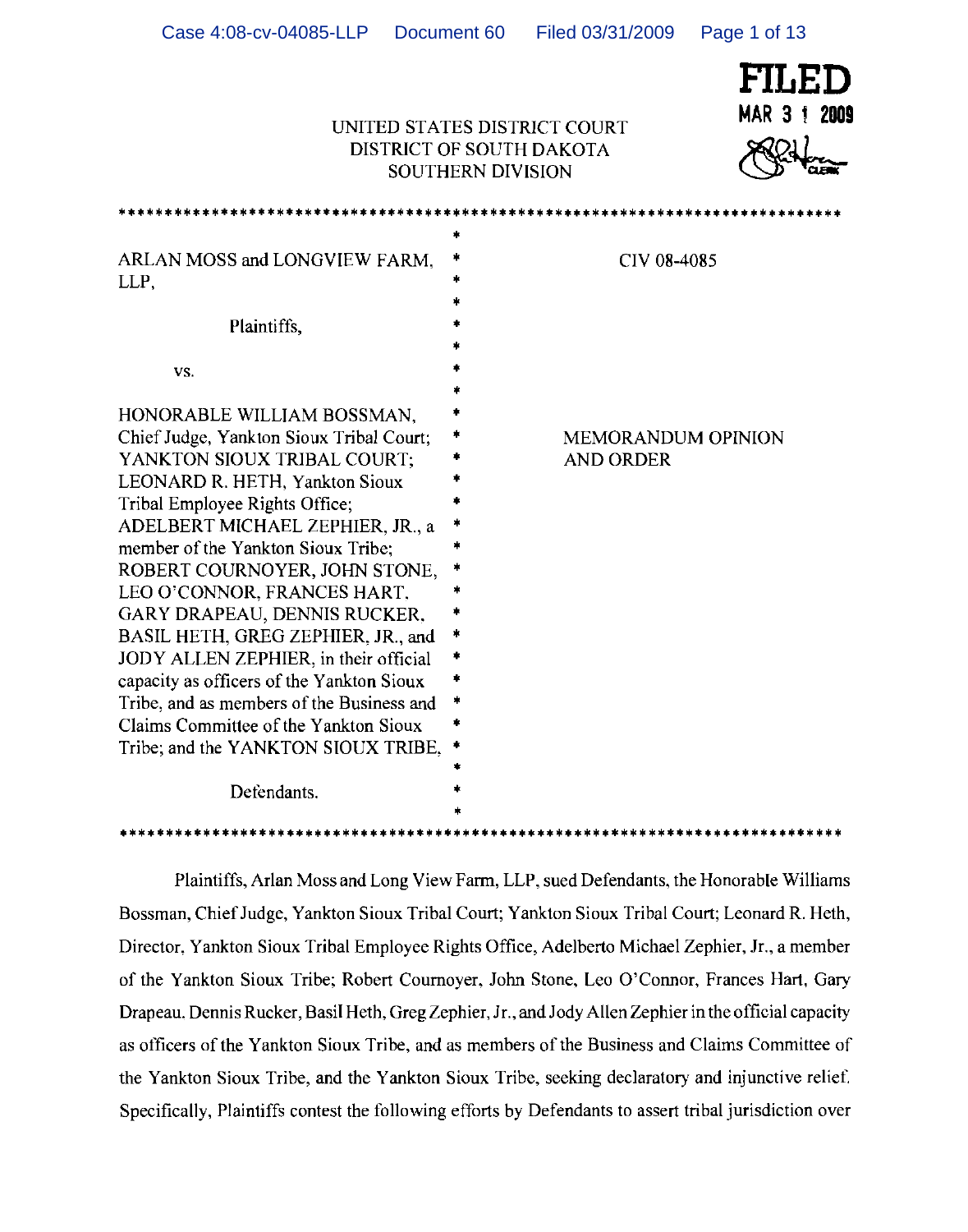non-member Defendants and over the farrowing confinement unit that Plaintiffs were constructing on land outside the boundaries of the Yankton Sioux Reservation: (1) a petition filed by Yankton Sioux Tribe against Plaintiffs and the employees, agents, representatives, contractors, and vendors of Longview Farm, LLP, for an *ex parte* emergency exclusion and removal order which was granted *ex parte* by the Honorable William Bossman, Chief Judge, Yankton Sioux Tribal Court; (2) an action initiated in Yankton Sioux Tribal Court by Defendant, Director of the Tribal Employment Rights Ordinance Commission, Leonard R. Heth, claiming at least Three Hundred Fifty-Five Thousand Dollars (\$355,000.00) in tribal sanctions since April 7, 2008, and expressly directing Plaintiffs to stop all operations with respect to the farrowing confinement unit; and (3) a *pro se* petition filed by Adelberto Michael Zephier. Jr. against "Lyndon Moss and fellow Investors ofLongview Farms, LLC and Castle Construction," praying for an "Injunction to Stop All further construction of the buildings at Longview Farms (sic) jobsite."

At the present time, the farrowing confinement unit has been fully constructed and is in operation. (Doc. 59.)

Currently pending before the Court are the following motions: (1) Motion to Dismiss by Honorable William Bossman and by Yankton Sioux Tribal Court, Doc. 32; (2) Motion to Dismiss by Robert Cournoyer, John Stone, Leo O'Connor, Frances Hart, Gary Drapeau, Dennis Rucker, Basil Heth, Greg Zephier, Jr., Jody Allen Zephier, Yankton Sioux Tribe, Doc. 34; (3) Motion for Default Judgment as to Leonard R. Heth by Arlan Moss, Longview Farm, LLP, Doc. 42; (4) Motion for Default Judgment as to Adelbert Michael Zephier, Jr. by Arlan Moss, Longview Farm, LLP, Doc. 45; (5) Motion to Dismiss by Leonard R. Heth. Doc. 55. The Court will address the merits of each motion in tum.

**I. Motions to Dismiss by Honorable William Bossman; Yankton Sioux Tribal Court; Robert Cournoyer, John Stone, Leo O'Connor, Frances Hart, Gary Drapeau, Dennis Rucker, Basil Heth, Greg Zephier, Jr., Jody Allen Zephier, in their official capacity as**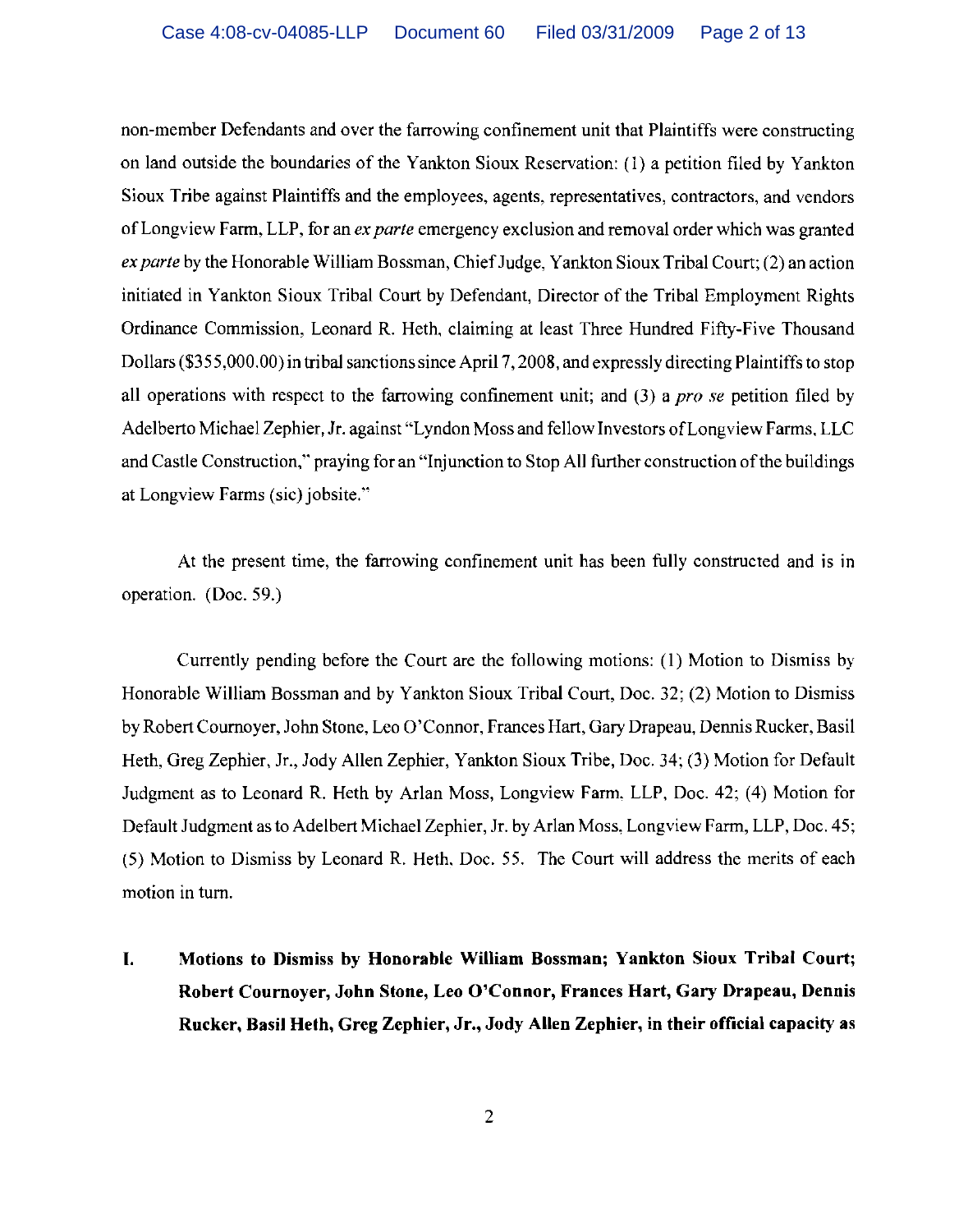## officers of the Yankton Sioux Tribe, and as members of the Business and Claims Committee of the Yankton Sioux Tribe; and the Yankton Sioux Tribe. (Docs. 32, 34.)

### Background

On April 14, 2008, Defendant, Yankton Sioux Tribe, filed an *exparte* Petition for Emergency Removal and Exclusion against Plaintiffs, its Employees, Agents, Representatives, Contractors and Vendors in Yankton Sioux Tribal Court. The filing of the Petition was allegedly authorized by the Yankton Sioux Tribal Business and Claims Committee, which is the governing Committee of the Yankton Sioux Tribe. (Compl.  $\P\P$  11-12.) In its Petition, the Tribe stated that "[p]ursuant to Sec. 10-1-5 of the Yankton Sioux Tribe's Exclusion and Removal Code, the Yankton Sioux Tribe submits that there is an immediate need to order the exclusion and/or removal of [the parties listed in the Petition] from the reservation" and that any notice of hearing would cause a "delay that would be seriously detrimental to the interest of the Tribe, its members, and other residents of the reservation." No further grounds for the removal order were stated in the Petition although Defendant indicated that further grounds for such exclusion and removal would be set forth in a subsequent brief in support of the petition "which shall be later and separately filed."

That same day, Chief Judge William BDssman *Df* the Tribal CDUrt ordered. *ex parte,* that Plaintiffs be "immediately excluded and removed from the Yankton Sioux Reservation." The Order found that prior notice would have caused delay "seriously detrimental to the interest of the Tribe, its members, and other residents of the Yankton Sioux Reservation," but concluded that once Plaintiffs "have complied with the Order and removed themselves from and have not further entered the Yankton Sioux Reservation," that Plaintiffs could petition the court for a hearing to reconsider the order and "that they may be allowed safe conduct to specially appear at such hearing represented by counsel and present evidence in their defense, as allowed by the Yankton Sioux Tribe's Exclusion and Removal Order."

On April 22, 2008, Plaintiffs filed in tribal court a Motion to Vacate and/or Hold in Abeyance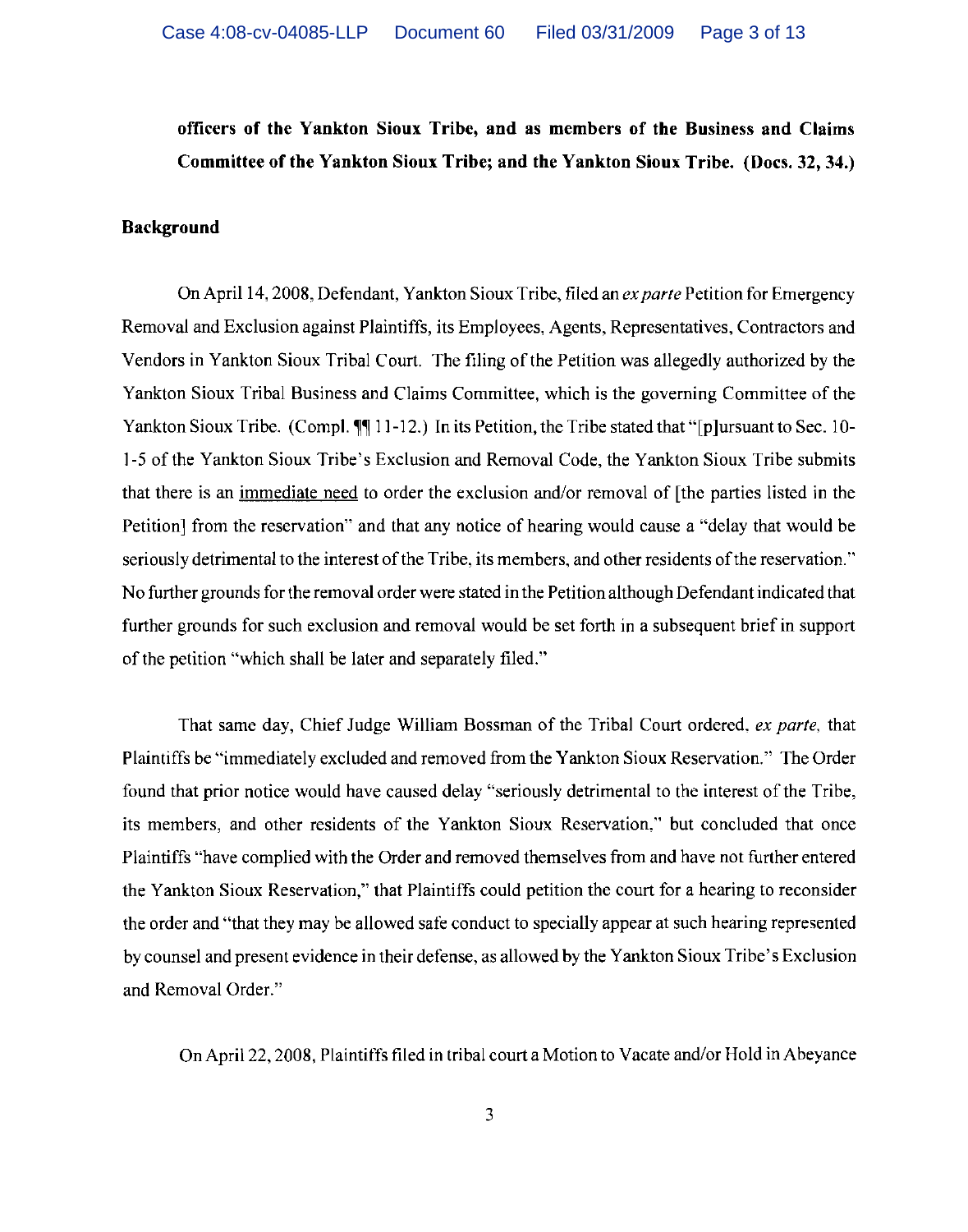the Emergency Exclusion and Removal Order, as well as a Motion to Deny or Dismiss Emergency Petition for Exclusion and Removal. In these motions, Plaintiffs essentially contend that the Tribal Court has no jurisdiction to enter the emergency order for exclusion and removal since settled case law provides that tribes lack civil jurisdiction over the activities or conduct of non-Indians accruing outside the reservation.

Defendant, Yankton Sioux Tribe, subsequently responded in Tribal Court by filing a brief in response to Plaintiffs' Motion to Vacate and/or Hold in Abeyance Emergency Exclusion and Removal Order and to Plaintiffs' Motion to Deny or Dismiss Emergency Petition for Exclusion and Removal. In their brief, the Tribe states that it "is not asserting its Exclusion and Removal Order beyond the Yankton Sioux Reservation as defined by both federal law and the recent Order of Judge Piersol in the *Yankton Sioux Tribe v. Podhrasky* case." Defendant also claims therein that Plaintiffs are:

Doing or threatening to do any act upon the Reservation which seriously threatens the peace, health, safety, morals or general welfare of the Tribe, its members, or other persons living on the Reservation, Section 1O-1-3(H), Yankton Sioux Tribal Law and Order Exclusion and Removal Code; or

Doing or threatening to do any act upon the Reservation which seriously threatens the environment of the land, water, natural resources, air, or any other natural land or topographical feature on the Reservation or which would in any way threaten the environmental quality of life for the Tribe, its members, or other persons living on the Reservation. Section 10-1-3(I) of the Yankton Sioux Tribal Law and Order Exclusion and Removal Code.

Finally, Defendant indicated in its response, a desire to convert the emergency exclusion and removal order into an order for permanent exclusion.

Plaintiffs responded to Defendant Yankton Sioux Tribe's response by filing, by Special Appearance, a reply brief. To date, Plaintiffs have not received any additional Order from the Tribal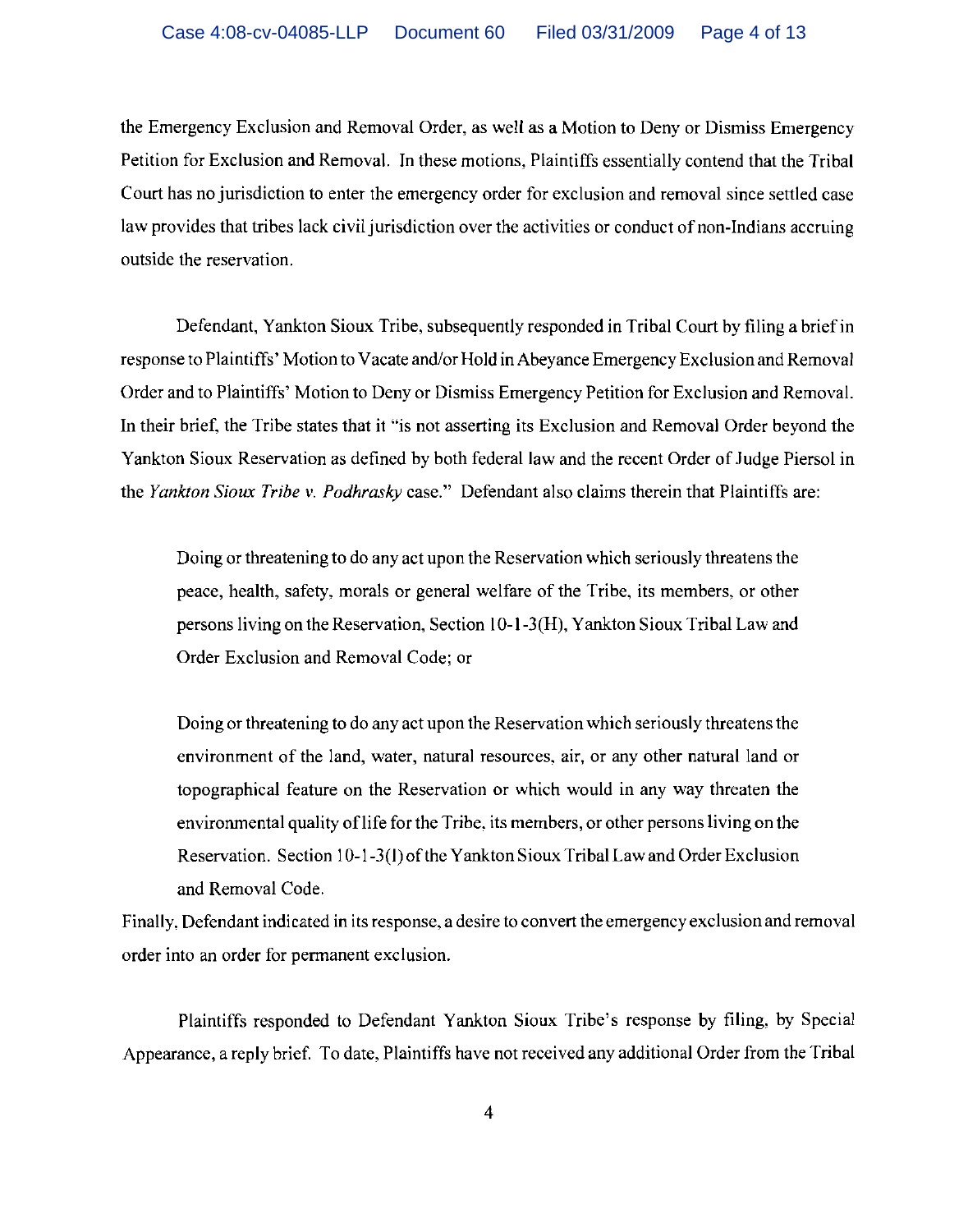Court. As a result, a final order has not been issued by the Yankton Sioux Tribal Court on the petition for exclusion and removal nor has an appeal on this matter been heard in the Northern Plains Court of Appeals.

On June 17, 2008, Plaintiffs filed a Complaint in the United States District Court for the District of South Dakota, Southern Division alleging that the Yankton Sioux Tribal Court lacks jurisdiction to issue an order for exclusion and removal against Plaintiffs since tribes may not regulate the activities or conduct of non-Indians accruing outside their reservations. For this same reason, Plaintiffs allege that the individual Business and Claims Committee members named therein have "acted beyond the scope of their official capacity as Yankton Sioux Tribal Business and Claims Committee members . . . by authorizing the filing of Emergency Petition for Exclusion and Removal." (Compl. 12.). Plaintiffs contend that because jurisdiction is clearly lacking in Yankton Sioux Tribal Court, they are not required to first exhaust remedies in Tribal Court before filing a motion in federal district court contesting jurisdiction.

On July 14, 2008, Defendants, the Honorable William Bossman and Yankton Sioux Tribal Court, filed a motion to dismiss Plaintiffs' Complaint for Declaratory Judgment and Permanent Injunction in its entirety, on the following grounds: (I) lack of subject matter jurisdiction, (2) failure to exhaust tribal court remedies, (3) the doctrines of sovereign and judicial immunity; and (4) failure to state a claim upon which relief may be granted. (Doc. 32.) On that same day, Defendants Robert Cournoyer, John Stone, Leo O'Connor, Frances Hart, Gary Drapeau, Dennis Rucker. Basil Heth, Greg Zephier, Jr., Jody Allen Zephier, in their official capacity as officers of the Yankton Sioux Tribe, and as members of the Business and Claims Committee of the Yankton Sioux Tribe as well as the Yankton Sioux Tribe filed a motion to dismiss Plaintiffs' Complaint on the same grounds. (Doc. 34.)

#### **Discussion**

A. Motion to Dismiss by Honorable William Bossman, Yankton Sioux Tribal Court, Doc. 32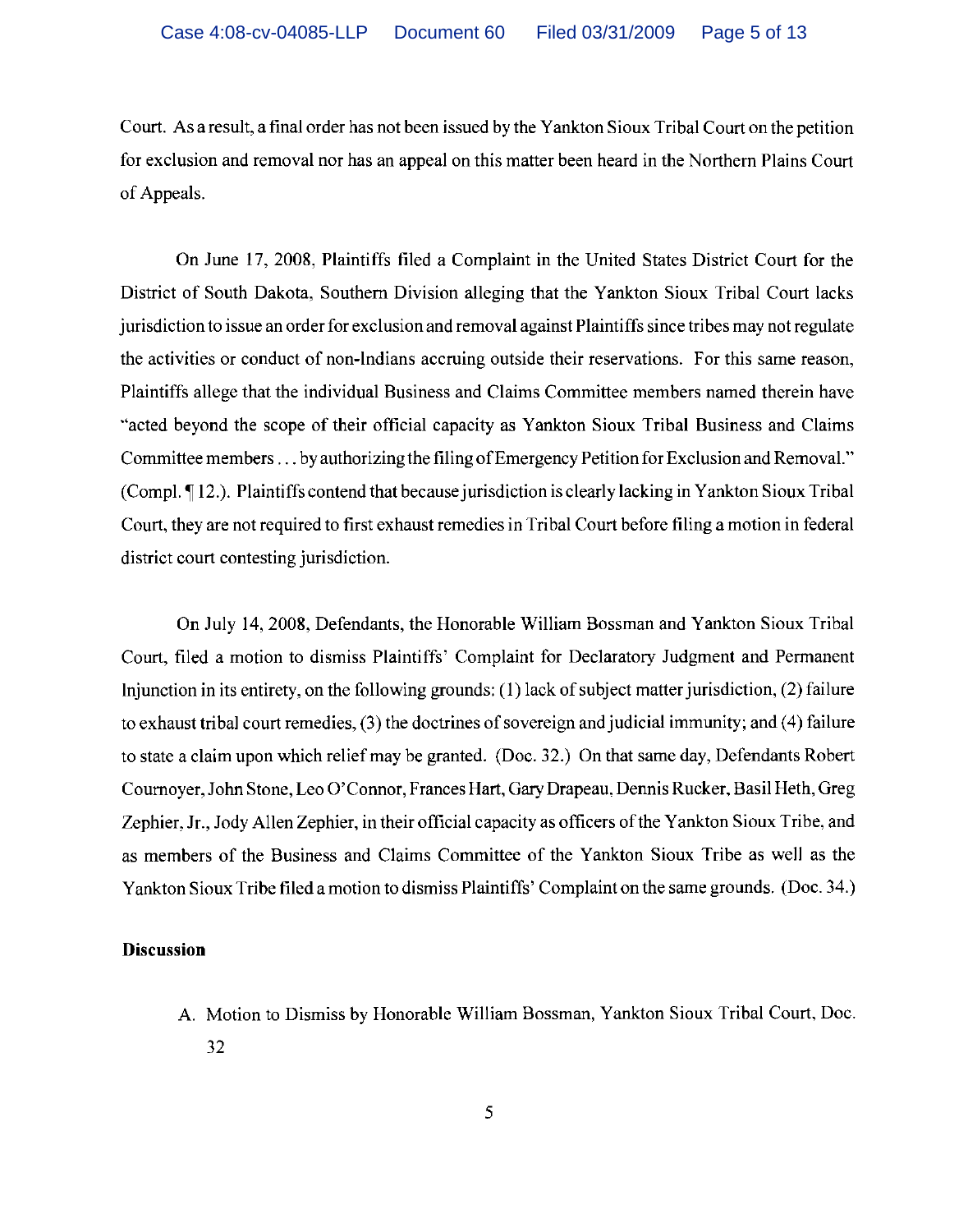Plaintiffs request various types of rulings by declaratory relief against the Defendant "Honorable William Bossman, Chief Judge, Yankton Sioux Tribal Court." Chief Judge Bossman is sued in his official capacity only. Plaintiffs claim that this Court must accept as true, for purposes of Defendant Bossman's Motion to Dismiss, that Bossman exceeded his judicial authority since Plaintiffs are the non-moving party on that Motion. If that were all of the pleadings, that would be so. However, beyond that bare claim there are attached to Plaintiffs' Complaint other documents which demonstrate that the judge was acting within the normal scope of his judicial office. The judge may have been incorrect in the documents he entered as Chief Judge, but there are other courses of recourse than this one attempted by Plaintiffs. Chief Judge Bossman's Motion to Dismiss is granted as the acts of the Defendant Judge were within the course of his judicial duties. The claims against Chief Judge Bossman are dismissed with prejudice upon the basis of absolute judicial immuniiy.

The Yankton Sioux Tribal Court has also moved to dismiss Plaintiffs' Complaint, primarily upon the basis that the Yankton Sioux Tribal Court as an entity is entitled to absolute judicial immunity. The Tribal Court seeks to distinguish *Hornell Brewing Co.* v. *RosebudSioux Tribal Court,*  No. 96-3028 (D.S.D. filed Dec. 3, 1996), *vacated, Hornell Brewing Co.* v, *Rosebud Sioux Tribal Court*, 133 F.3d 1087 (8th Cir, 1998), by pointing out that sovereign immunity was apparently not raised as a defense.

There can be federal court jurisdiction over a tribal court. *Nevada* v. *Hicks,* 533 U.S. 353, 369, 121 S.C!. 2304, 2315. 150 L.Ed.2d 398 (2001) (discussing exceptions to tribal court exhaustion requirement); *Strate* v. *A-l Contractors,* 520 U.S. 438, 117 S.C!. 1404, 137 L.Ed.2d 661 *(1997),Nat* 'I *Farmers Union Ins, Cos.* v. *Crow Tribe,* 471 U.S. 845, 105 S.Ct. 2447, 85 L.Ed.2d 818 (1985). Whether to exercise that jurisdiction can depend upon not only issues of comity and observance of tribal sovereign immunity considerations but also traditional jurisdiction issues.

If the Tribal Court attempted to regulate the conduct of non-members off of the Yankton Sioux Reservation as the Court has determined the reservation exists. then a different situation would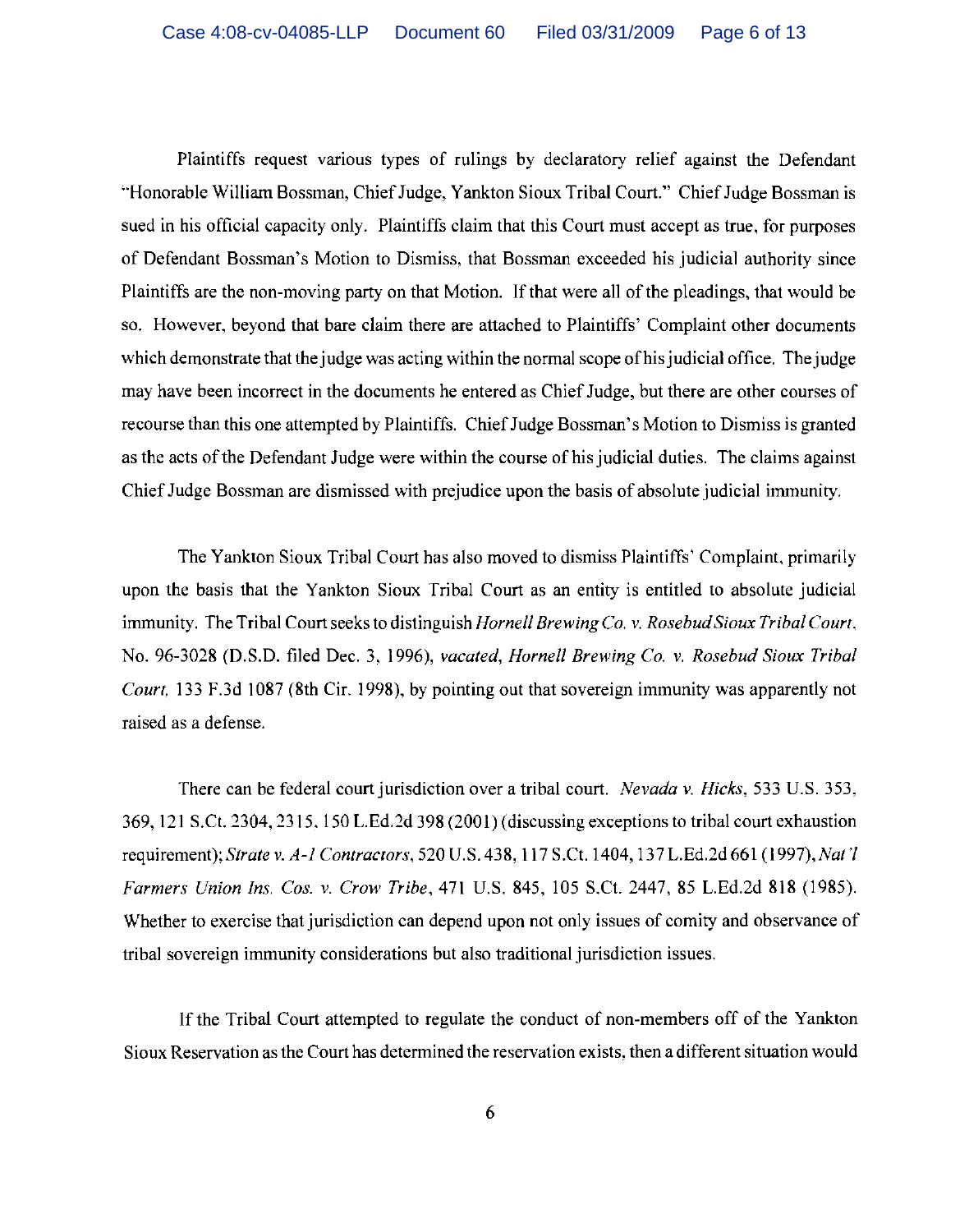be presented. This Court will not presume that the Tribal Court or the Yankton Sioux Tribe were attempting to regulate the conduct of non-members off of the reservation. The pleadings in the present case do not present issues challenging the legislative or judicial authority of the Tribe or the Tribal Court to have jurisdiction over non-members within reservation boundaries on civil matters with respect to "the political integrity, the economic security, or the health or welfare of the tribe," *Montana* v. *United States,* 450 U.S. 544, 566,101 S.C!. 1245, 1258,67 L.Ed.2d 493 (1981). This court recognizes that the even though the Yankton Sioux Tribe for purposes of this litigation must honor the reservation boundaries as established in *Podhrasky,* the Yankton Sioux Tribe on its current appeal from this Court's decision in *Podhradsky* does not agree with the reservation boundaries as determined by this Court.

Since there is not *Montana* issue presented and since the Tribal Court is not attempting to exercise jurisdiction over non-members outside of reservation boundaries, the claims against the Tribal Court will be dismissed without prejudice. Since no valid claim was presented, the immunity defense is not addressed.

B. Motion to Dismiss by Robert Cournoyer, John Stone, Leo O'Connor, Frances Hart, Gary Drapeau, Dennis Rucker, Basil Heth, Greg Zephier, Jr., *lody* Allen Zephier, in their official capacity as officers of the Yankton Sioux Tribe, and as members of the Business and Claims Committee ofthe Yankton Sioux Tribe; and the Yankton Sioux Tribe, Doc. 34.

On April II, 2008, the Yankton Sioux Tribe through its attorneys, filed an "Emergency Petition for Exclusion and Removal" with the Yankton Sioux Tribal Court. The Tribal Court entered an "Emergency Exclusion and Removal Order" ordering Respondents "to be immediately excluded from and removed from the Yankton Sioux Reservation..." and ordering service of notice of the action. It is not clear what the Tribal Court considered to be the boundaries of the Yankton Sioux Reservation. This Court in *Yankton Sioux Tribe* v. *Gaffey,* No. 98-4042 (D. S.D. filed Dec. 19,2007) determined that the Yankton Sioux Reservation as diminished is a checkerboard reservation. That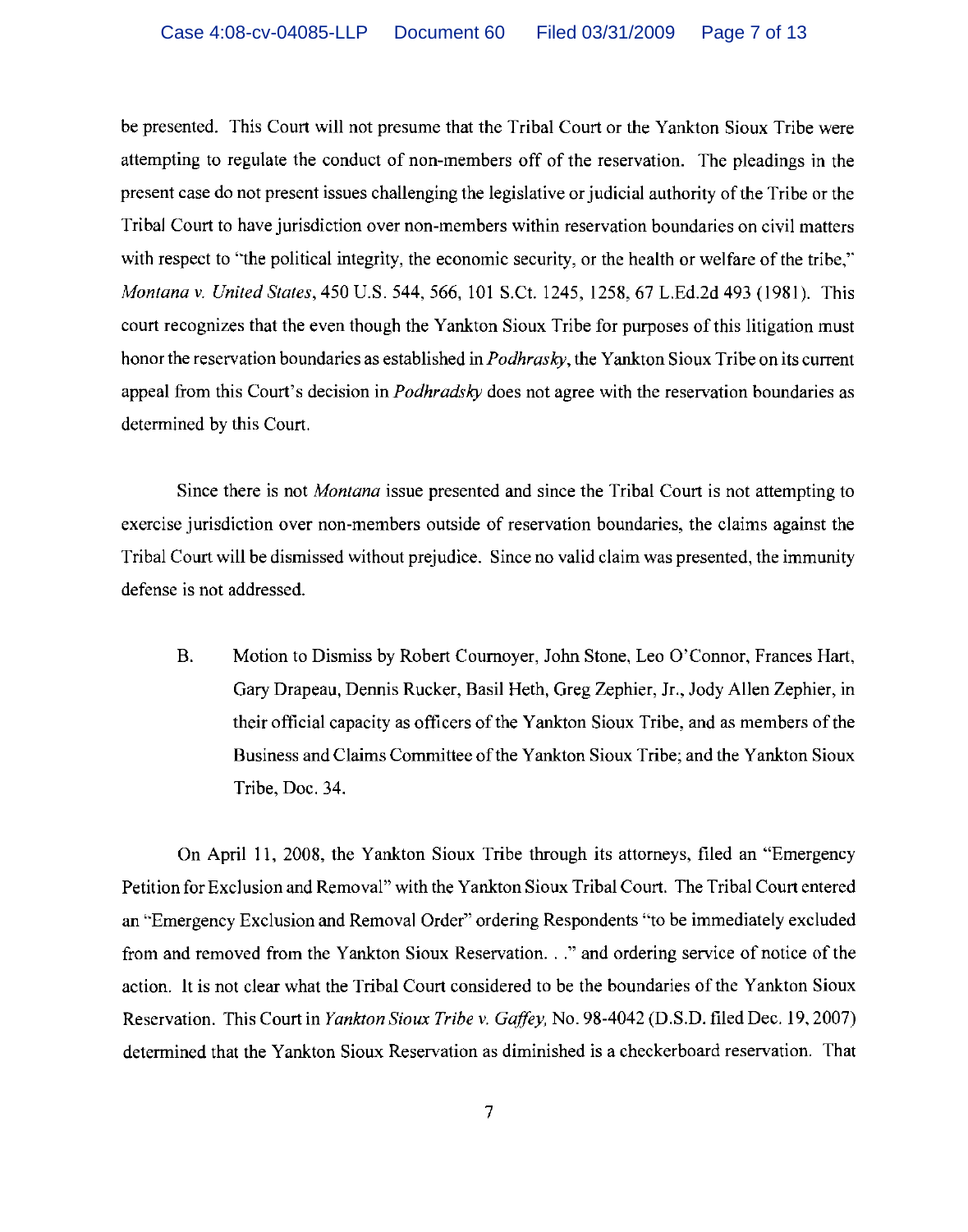decision is currently on appeal. Counsel for the Yankton Sioux Tribe has recognized in Document 35, page 12, tiled July 14, 2008, that "[t]he Tribal Removal and Exclusion Order does not seek to remove and exclude the Plaintiffs from their hog farm facility on deeded land outside of the present Yankton Sioux Reservation as it has been defined by this Court." The Yankton Sioux Tribe is of course bound by that statement of position. In addition, in the case of *Yankton Sioux Tribe Head Concerned Parents v. Longview Farm, LLP.,* Civ. 08-4058, this Court held a hearing on June 19, 2008, regarding a motion for immediate injunctive reliefand restraining order. The Court determined at the hearing after hearing testimony and receiving evidence, that the hog confinement facility was located on non-Indian owned fee land that was not a part of the reservation.

As a result, there is no federal question presented to this Court at this time as to Petitioners' claims against the Yankton Sioux Tribe and Robert Cournoyer, John Stone, Leo O'Connor, Francis Hart, Gary Drapeau, Dennis Rucker, Basil Heth, Greg Zephier, Jr., and Jody Allen Zephier, in their official capacities as officers of the Yankton Sioux Tribe, and as members of the Business and Claims Committee of the Yankton Sioux Tribe. There must be something more than a bare claim that the Yankton Sioux Tribe was acting in concert with some unknown demonstrators on a road to bring the Tribe and its officials into federal court. The motion to dismiss is granted for failure of the pleadings to state a claim. The dismissal is without prejudice as subsequent actions between the parties could present other issues that could give rise to a claim.

# **II. Motion for Default Judgment Against Defendant, Leonard R. Heth, Doc. 42; Motion to Dismiss by Leonard Heth and Yankton Sioux Tribal Employment Rights Office, Doc. 56.**

### **Background**

On April 8, 2008, Leonard R. Heth, the Director of the Yankton Sioux Tribal Employee Rights Commission ("Commission") issued a letter to Defendant, Long View Farm, LLP stating that the facility had seven days to "register all contractors working on the Concentrated Animal Feed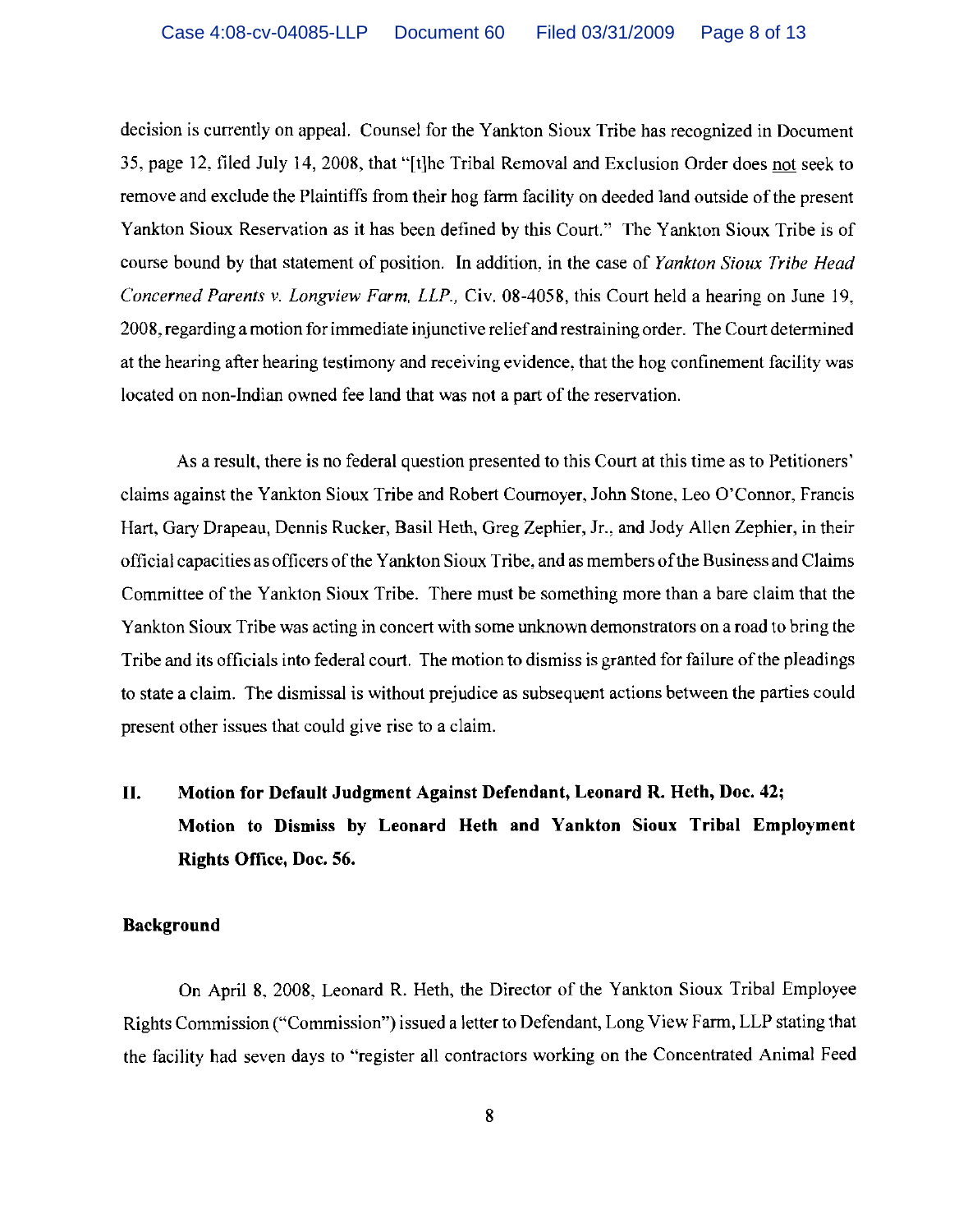Operation located as stated above, pay your TERO Fee, and come into compliance with the Yankton Sioux Tribal Employee Rights Ordinance (TERO) and submit all permits and licenses to this office."

On April 16, 2008, Leonard R. Heth, on behalf of the Commission filed a petition with the Yankton Sioux Tribal Court which alleged that Longview Farm, LLP had failed to comply with the provisions laid out in the April 8, 2008 letter of non-compliance and accordingly sought to impose the following sanctions: (I) Denying the right to commence or continue business inside or near the Yankton Sioux reservation; (2) Suspending all operations inside the Yankton Sioux Tribe; (3) Ordering payment and back pay and damages to compensate any injured party; (4) Imposing monetary civil penalties offive thousand dollars \$5,000.00 per day for each day not in compliance effective to day commencing operations; (5) Authorizing tribal police to confiscate equipment and property until Long View Farms, LLP comes into compliance and pays outstanding monetary damages.

The Commission also issued a letter that same day to Longview Farm, LLP ordering that the facility stop all operations and immediately come into compliance with the Tribal Employee Rights Ordinance. The letter further informed Long View Farm that the Commission would impose a five thousand dollar (\$5,000.00) sanction against the organization for each day it is not in compliance with the Tribal Employee Rights Ordinance, effective the date of the initial letter.

On June 17,2008. Plaintiffs filed a Complaint for Declaratory and Injunctive Relief and on July l, 2008, the Commission voluntarily dismissed its petition pending in Tribal Court. The petition was dismissed without prejudice.

On August 12, 2008, Plaintiffs filed a Motion for Default Judgment Against Defendant Leonard R. Heth. (Doc. 42.) In their brief in support of this motion, Plaintiffs state that on June 23. 2008, Defendant, Leonard R. Heth, was served with the Summons and Complaint for Declaratory Judgment and Permanent Injunction. Plaintiffs alleged that because Defendant Heth has failed to file an answer or otherwise respond to Plaintiffs' Complaint, that Plaintiffs' Motion for Default Judgment Against Defendant Heth should be granted pursuant to Federal Rule of Civil Procedure 55(a).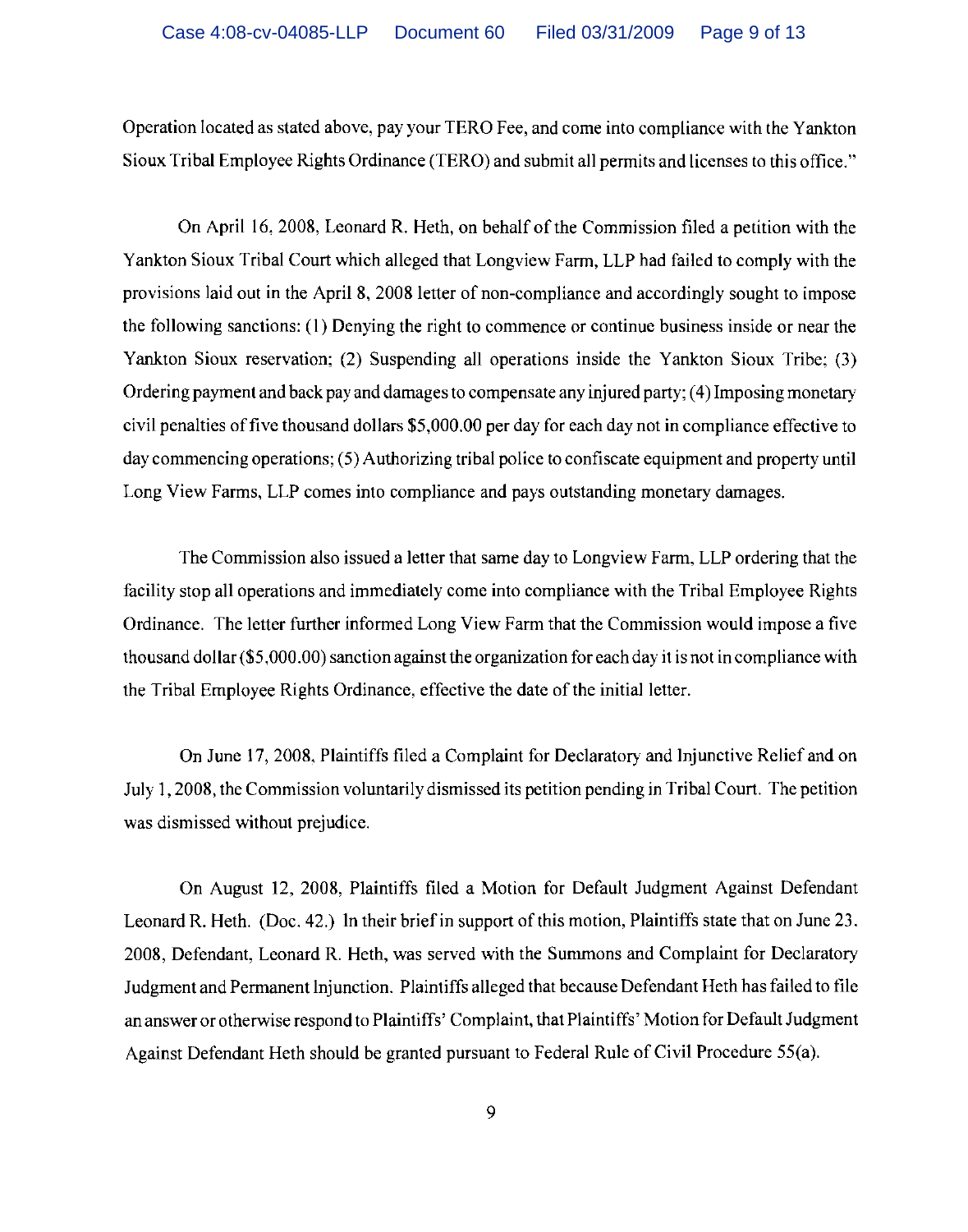Plaintiffs further state that their claims for declaratory and injunctive relief against Heth and the Commission are not moot despite the fact the petition is no longer pending in Tribal Court. Specifically, Plaintiffs argue that because the petition was dismissed without prejudice, Defendant Heth "could file the same Petition again in Tribal Court and allege the same \$5,000.00 per day fine going back until the date first listed in his original Petition." Accordingly, Plaintiffs request a judgment from this Court finding that Plaintiffs' land is on fee land outside the current boundaries of the Yankton Sioux Reservation and therefore outside the jurisdiction of Defendant Heth and the Commission. Plaintiffs seek a permanent injunction against Defendant Heth and the Commission enjoining them from attempting to regulate the activities of Plaintiffs. Plaintiffs also request a judgment that Defendant Heth and the Commission has no jurisdiction to impose a fine upon Plaintiffs for their use of the Marty Road, which Plaintiffs alleges is a county road that must remain open to the public and is outside the jurisdiction of Defendant Heth and the Commission.

On September 4,2008, Defendants. Tribal Employee Rights Commission and its individually named official, Leonard R. Heth, moved for dismissal of claims against them as stated in Plaintiffs' Complaint on the following grounds: (I) Lack of subject matter jurisdiction; (2) Failure to exhaust tribal court remedies; (3) Doctrine of sovereign immunity; (4) Failure to state a claim upon which relief may be granted; (5) Mootness on account of the fact that the petition has been dismissed in Tribal Court upon motion of the Commission and Leonard Heth.

### **Discussion**

The Court finds that Plaintiffs' claims against Leonard R. Heth and the Commission are moot. The Commission voluntarily dismissed its petition in Tribal Court on July I, 2008. Plaintiffs claim that they are entitled to relief given the fact that the petition was dismissed without prejudice and Defendants "could file the same Petition again **in** Tribal Court and allege the same \$5,000.00 per day fine going back until the date first listed in his original Petition," is mere speculation and is not the basis for a claim, Accordingly, the motion to dismiss is granted and the claims are dismissed without prejudice.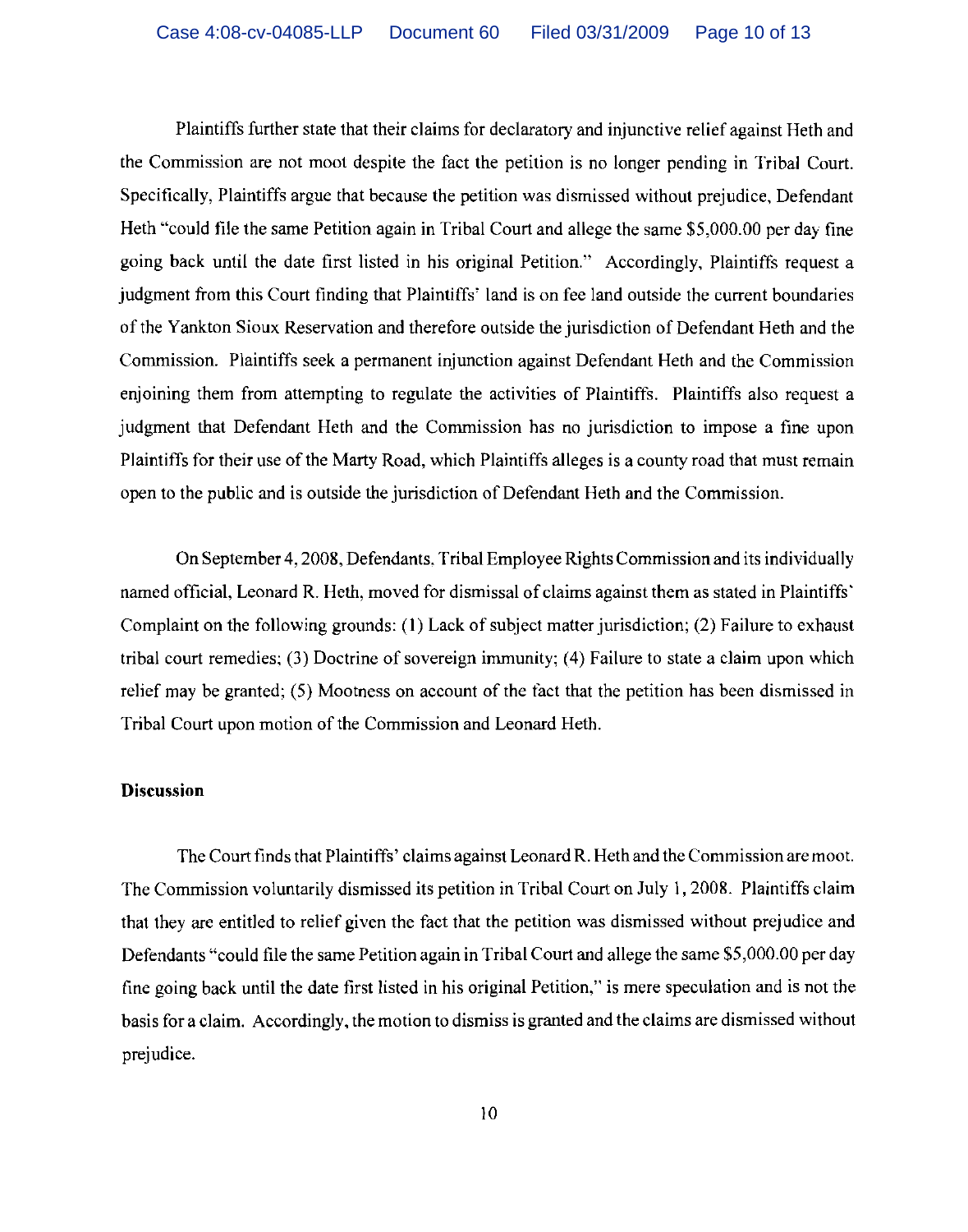## **III. Motion for Default Judgment** Against **Defendant Adelbert Michael Zephier,**  Jr., Doc. 45.

Defendant, Adelbert Michael Zephier, Jr. is a member of the Yankton Sioux Tribe and has filed in the Yankton Sioux Tribal Court a *pro se* petition "against Lyndon Moss and fellow Investors of Longview Farms, LLC and Castle Construction," asking for an "Injunction to Stop all further construction of the buildings at Longview Fanus (sic) jobsite." No action was taken by the Tribal Court on this request.

The record does not reflect that Adelbert Michael Zephier, Jr. is or is not related to Defendants Greg Zephier, Jr. or Jody Allen Zephier. Due to other litigation of record in this Court, the Court is familiar with the fact that Zephier is a common name among members of the Yankton Sioux Reservation.

On August 12, 2008, Plaintiffs filed a Motion for Default Judgment Against Defendant Adelbert Michael Zephier, Jr. (Doc. 45.) In their brief in support of this motion, Plaintiffs state that on June 28, 2008, Defendant, Adelbert Michael Zephier, Jr., was served with the Summons and Complaint seeking, in part, to hold in abeyance Zephier's Petition in Tribal Court for an injunction against Plaintiffs to stop all further construction on the farrowing confinement facility. Plaintiffs allege that because Defendant Zephier has failed to file an answer or otherwise respond to Plaintiffs' Complaint, that Plaintiffs' Motion for Default Judgment Against DefendantZephier should be granted pursuant to Federal Rule of Civil Procedure 55(a).

The Court notes that even if the default is granted as to the requested declaratory judgment, no answer to the requested declaratory judgment would be provided.

As an individual, Adelbert Michael Zephier, Jr. has a right to access the Yankton Sioux Tribal Court, especially so since it appears that he is a member of the Yankton Sioux Tribe as service was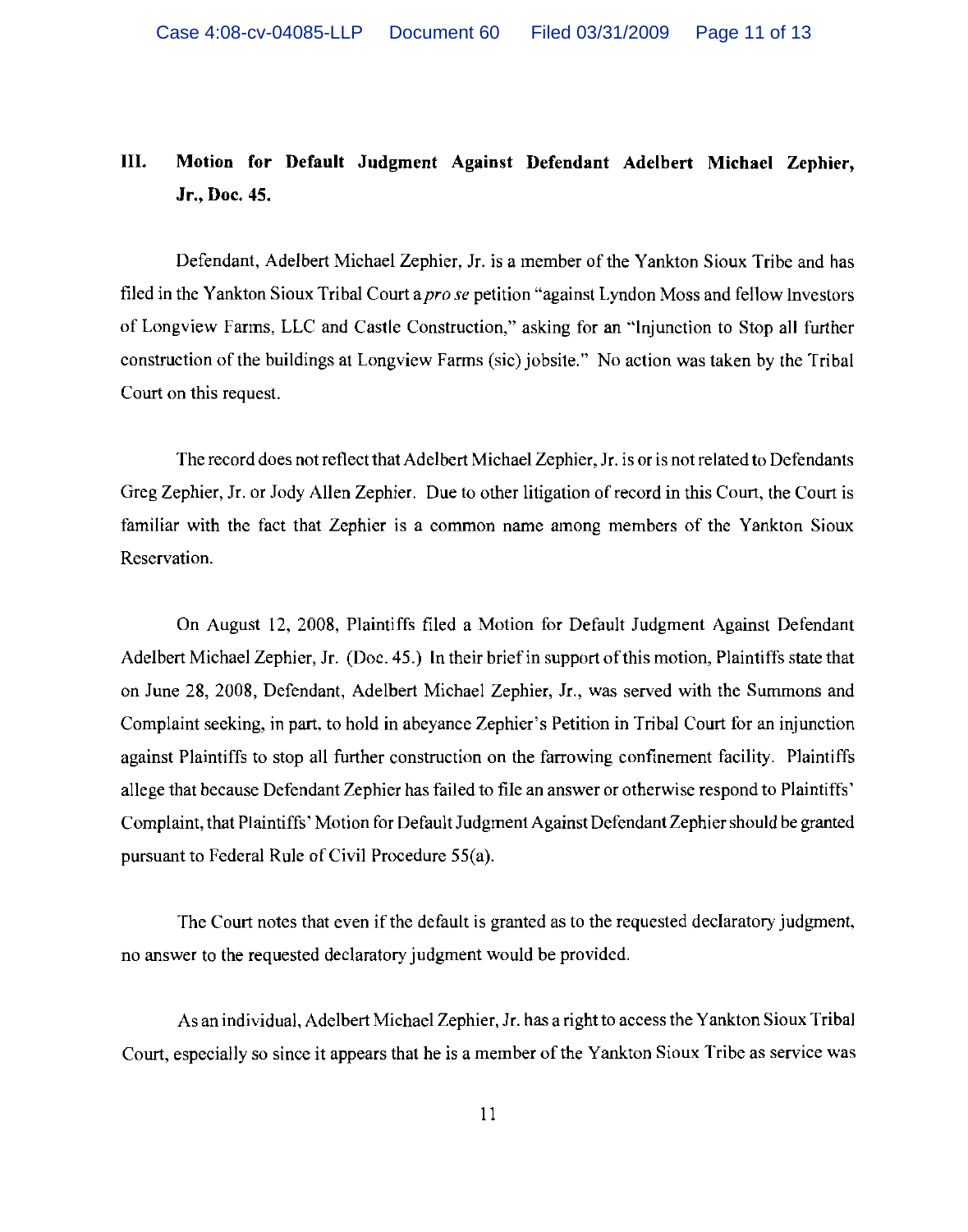made personally upon him at "Unit #2, Yankton Sioux Tribal Elderly Housing, Marty, S.D." (Doc. 45-2.) Even if Adelbert Michael Zephier Jr. was incorrect in the relief he requested of the Tribal Court, he has a right to access that Court. Accordingly, no claim is alleged against Adelbert Michael Zephier. Jr. that gives rise to jurisdiction in this Court. As a result, the Court declines to enter a default judgment as no claim has been made against this Defendant which gives rise to jurisdiction in this Court. The claim is dismissed without prejudice.

For the foregoing reasons, it is hereby ORDERED:

- (1) Motion to Dismiss by Honorable William Bossman, Chief Judge of the Yankton Sioux Tribal Court, Doc. 32, is GRANTED. The claims as to this Defendant are DISMISSED with prejudice. The dismissal as to the Yankton Sioux Tribal Court is without prejudice.
- (2) Motion to Dismiss by Robert Cournoyer, John Stone, Leo O'Connor, Frances Hart, Gary Drapeau, Dennis Rucker, Basil Heth, Greg Zephier, Jr., Jody Allen Zephier, in their official capacity as officers of the Yankton Sioux Tribe, and as members of the Business and Claims Committee of the Yankton Sioux Tribe; and the Yankton Sioux Tribe, Doc 34, is GRANTED. All claims as to these Defendants are DISMISSED without prejudice.
- (3) Motion Default Judgment Against Defendant, Leonard R. Heth, Doc. 42, is DENIED as moot.
- (4) Motion to Dismiss by Leonard Heth and Yankton Sioux Tribal Employment Rights Office, Doc. 55, is GRANTED. All claims as to these Defendants are DISMISSED without prejudice.
- (5) Motion for Default Judgment Against Defendant Adelbert Michael Zephier, Jr., Doc. 45, is DENIED. All claims as to this Defendant are DISMISSED without prejudice.
- (6) Plaintiffs request for attorney fees and costs is DENIED. No statutory or other basis has been shown for awarding attorney fees and costs.